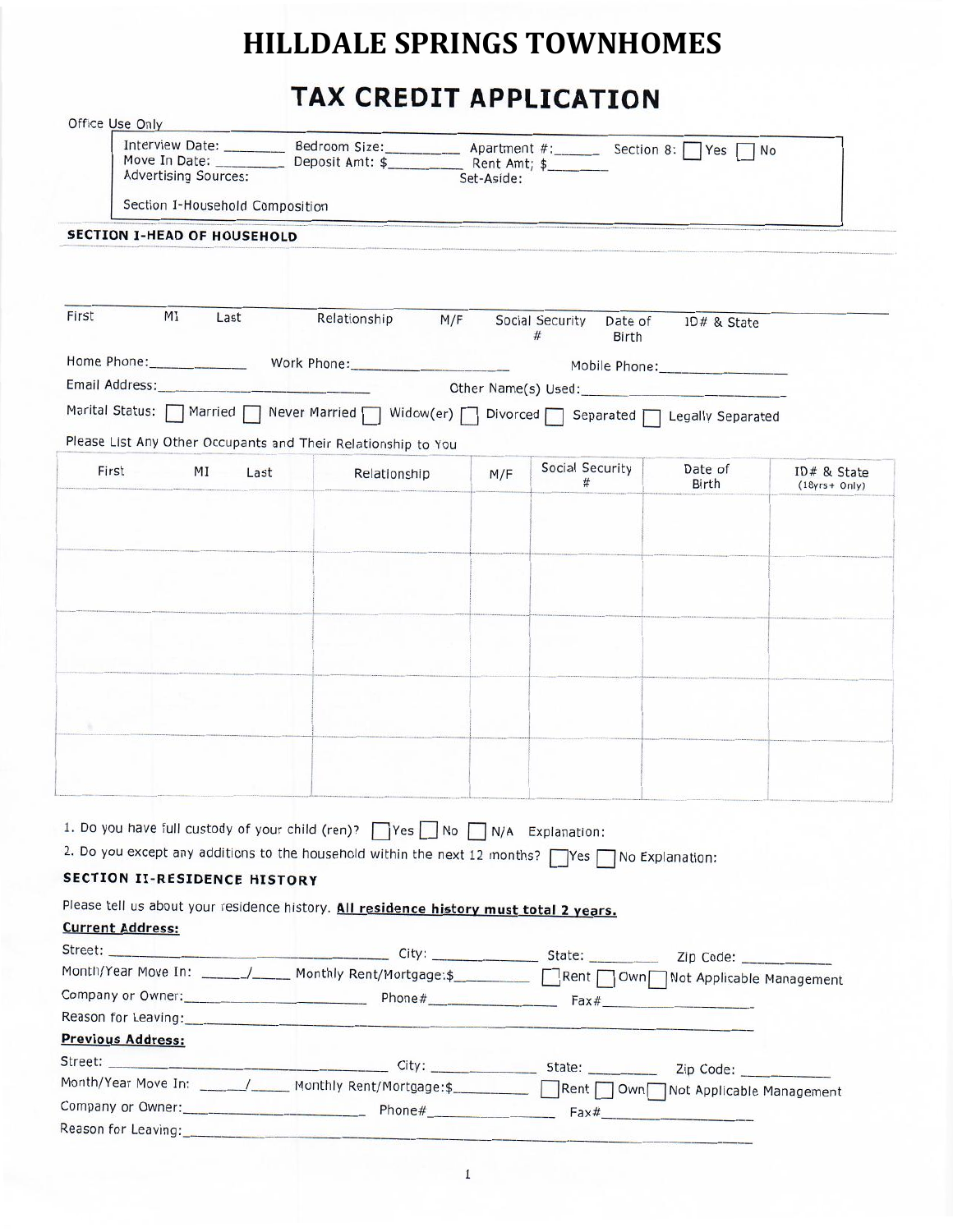### **SECTION III-BACKGROUND, CREDIT, & GENERAL INFORMATION**

Please answer the following questions truthfully. Failure to do so may result in denial of your application. Detailed explanations are required as indicated.

| 3. Have you or any other household member ever broken a lease?                                                                                                                                                                           | No <br>Yes                                                 |
|------------------------------------------------------------------------------------------------------------------------------------------------------------------------------------------------------------------------------------------|------------------------------------------------------------|
| $\bullet$                                                                                                                                                                                                                                |                                                            |
| 4. Have you or any other household member ever been judicially evicted or asked to leave a rental unit?                                                                                                                                  | Yes $\Box$ No $\Box$                                       |
| If yes, explain: The contract of the contract of the contract of the contract of the contract of the contract of the contract of the contract of the contract of the contract of the contract of the contract of the contract<br>$\cdot$ |                                                            |
| 5. Do you or any other household member owe money to any current or previous landlord?                                                                                                                                                   | Yes   $\overline{\phantom{1}}$ No $\overline{\phantom{1}}$ |
| $\cdot$                                                                                                                                                                                                                                  |                                                            |
| 6. Do you or any other household member owe money to any utility company?(i.e., gas, electric, water)                                                                                                                                    | Yes $\Box$ No $\Box$                                       |
|                                                                                                                                                                                                                                          |                                                            |
| 7. Have you or any other household member plead not guilty, no contest, guilty, or been convicted of a felony?                                                                                                                           | Yes   No                                                   |
| If yes, explain: example and the set of the set of the set of the set of the set of the set of the set of the set of the set of the set of the set of the set of the set of the set of the set of the set of the set of the se           |                                                            |
| 8. Do you have a pet?                                                                                                                                                                                                                    | Yes   No                                                   |
| If yes, describe: Height_________, Weight_________, Type________, Color_________<br>$\bullet$                                                                                                                                            |                                                            |

### **SECTION IV-STUDENT ELIGIBILITY**

For each household member, please indicate his/her student status. All household members must be listed including yourself. Students Include any household member K through 12 and/or any household member enrolled in any degree or certificate program from an accredited institution such as college or university, etc. Student definition states if you are a student anytime during a calendar year.

| <b>HOUSEHOLD MEMBER NAME</b><br>(list all household members) |           |    | <b>Student</b><br>(circle one) | <b>Name of School</b> | Address/Fax # |
|--------------------------------------------------------------|-----------|----|--------------------------------|-----------------------|---------------|
|                                                              | FT.       | PT | N/A                            |                       |               |
|                                                              | FT.       | PT | N/A                            |                       |               |
|                                                              | FT.       | PT | N/A                            |                       |               |
|                                                              | <b>FT</b> | PT | N/A                            |                       |               |
|                                                              | FT.       | PT | N/A                            |                       |               |
| $\sim$                                                       | FT.       | PT | N/A                            |                       |               |

The next questions are yes or no questions. Do not leave any questions unanswered. Please follow the instructions carefully on each question as to information needed about your income sources.

> $\bigcap$  Yes  $\bigcap$  No Yes No  $7$  Yes  $\Box$  No

- 9. Are you employed? If yes, answer Section V(A)
- 10. Are you self-employed? If yes, answer Section V(A)
- 11. Are you a member of the Armed Forces? If yes, answer Section V(A)

## r-- -- --- -- ·1-

| <b>Household Member</b> | Employer | <b>Start Date</b> | Phone/Fax/Address | <b>Gross Monthly</b><br>Income |
|-------------------------|----------|-------------------|-------------------|--------------------------------|
|                         |          |                   |                   |                                |
|                         |          |                   |                   |                                |
|                         |          |                   |                   |                                |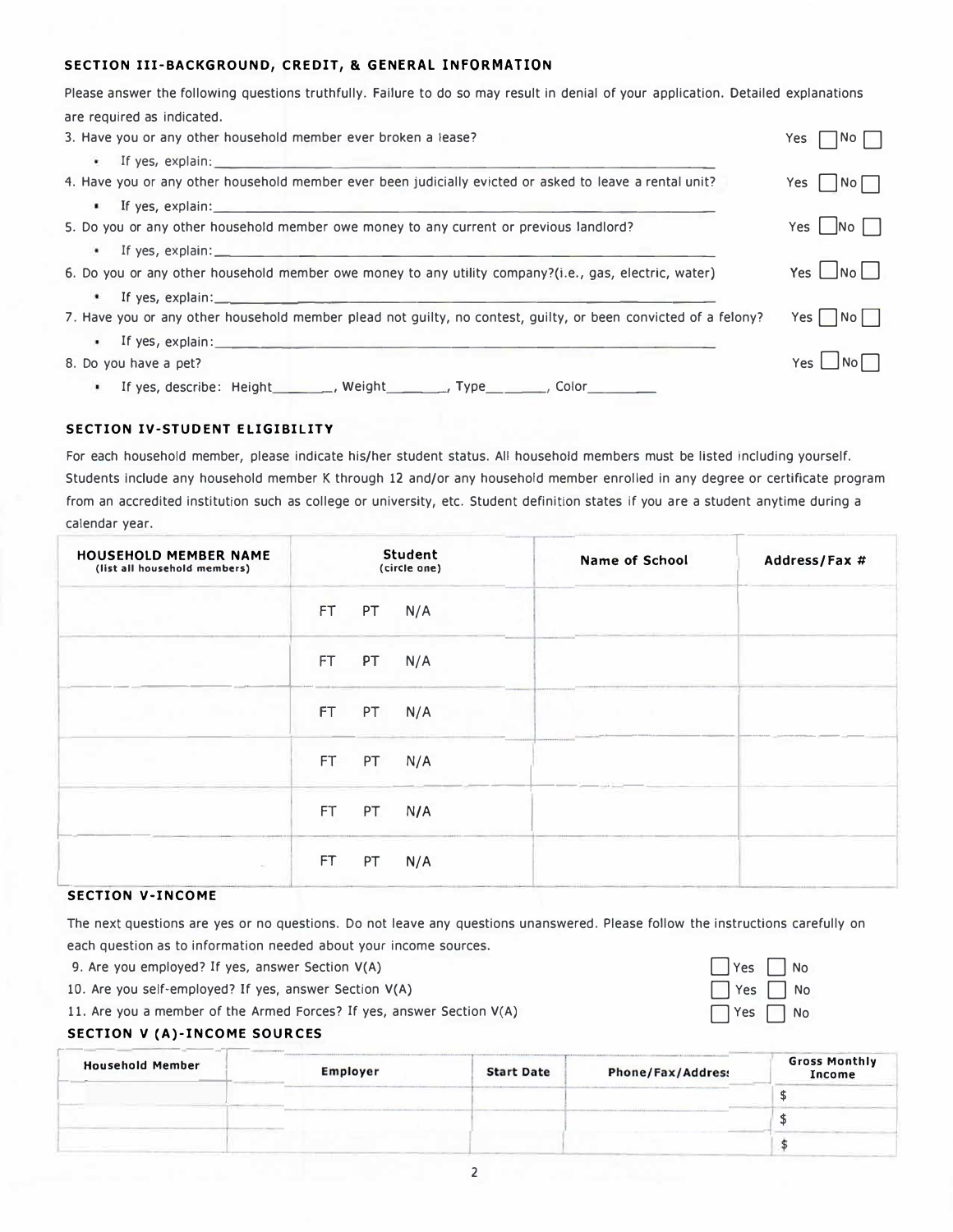| 12. Do you currently receive or expect to receive unemployment compensation or worker's compensation?<br>If yes, answer Section V(B)                                                                                                   | Yes<br>No             |
|----------------------------------------------------------------------------------------------------------------------------------------------------------------------------------------------------------------------------------------|-----------------------|
| 13. Are you receiving any payment from the Social Security Administration (Social Security or SSI)?<br>If yes, answer Section V(B)                                                                                                     | Yes<br><b>No</b>      |
| 14. Are you receiving or entitled to receive child support? If yes, answer Section V(B)                                                                                                                                                | Yes<br>No             |
| 15. Are you receiving or entitled to receive alimony? If yes, answer Section V(B)                                                                                                                                                      | Yes<br>$\overline{N}$ |
| 16. Are you receiving public assistance (Cash/General Assistance Only) If yes, answer Section V(B)                                                                                                                                     | Yes<br>No             |
| 17. Are you receiving income from a pension, annuity, or retirement fund? If yes, answer Section V(B)                                                                                                                                  | Yes<br>No             |
| 18. Are you receiving income from insurance policy payments, death benefits, or veteran's benefits (Not GI Bill)?<br>If yes, answer Section V(B)                                                                                       | Yes<br><b>No</b>      |
| 19. Are you receiving payments from a severance package? If yes, answer Section V(B)                                                                                                                                                   | Yes<br>$ $ No         |
| 20. Are you receiving disability payments? (Not Social Security)? If yes, answer Section V(B)                                                                                                                                          | Yes<br>N <sub>o</sub> |
| 21. Are you receiving any other regular or periodic income from any other source not already entered such as family,<br>friends, Indian Trust payments, student financial assistance that exceeds tuition? If yes, answer Section V(B) | No<br>Yes             |
| 22. Do you or household members expect any change to your income in the next 12 months?<br>Explain: Explain:<br>٠                                                                                                                      | N <sub>o</sub><br>Yes |
| 23. Are you or any ADULT household members claiming zero income (not tax income)?<br>Explain: Explain:                                                                                                                                 | N <sub>o</sub><br>Yes |
| 24. Are you or any other household member receiving Section 8 Housing Assistance Payments or any<br>other tenant-based rental assistance payments? If yes, Amount: \$<br><b>SECTION V (B)-INCOME SOURCES</b>                           | Yes<br>No             |
|                                                                                                                                                                                                                                        | Cross Monthly         |

| <b>Household Member</b> | <b>Income Source</b> | Phone/Fax # | Gross Monthly<br>Income |
|-------------------------|----------------------|-------------|-------------------------|
|                         |                      |             |                         |
|                         |                      |             |                         |
|                         |                      |             |                         |
|                         |                      |             |                         |
|                         |                      |             |                         |

### **SECTION VI-INCOME ASSETS**

The next questions are yes or no questions. Do not leave any questions unanswered. Please follow the instructions carefully on each question as to information needed about your income sources.

25. Do you have any checking, savings, or money market accounts? If yes, answer Section VI (A).

26. Do you have cash on hand (not in a bank or financial institution)? If yes, answer Section VI (A).

27. Do you have a Prepaid Debit Card (not associated with a bank account listed in #24)?

### If yes, answer Section VI(A)

28. Do you own any certificates of deposit (CD's)? If yes, answer Section VI(A)

| 'es | No |
|-----|----|
| Yes | No |
| es  | No |
| Yes | No |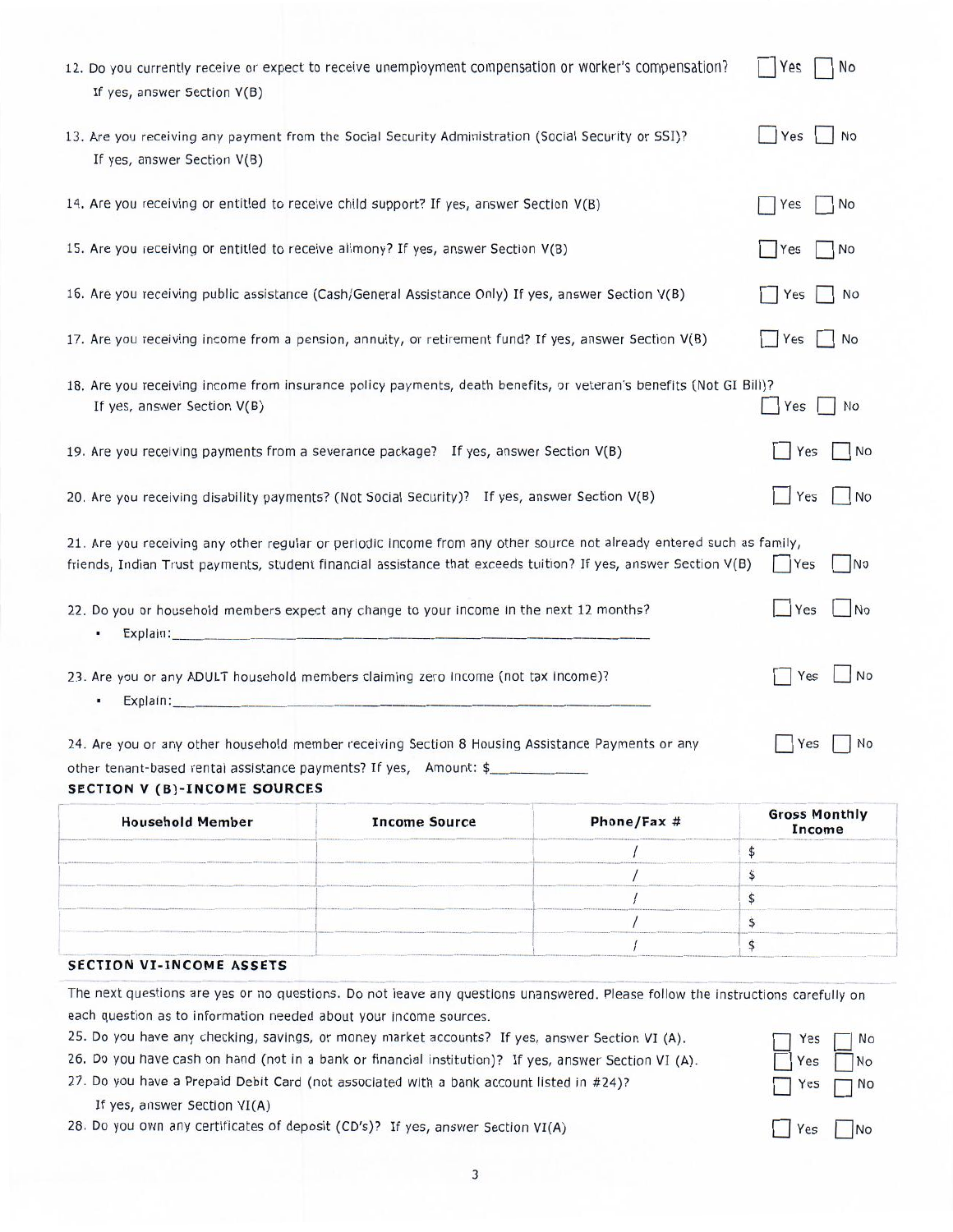| 33. Do you have a safe deposit box? If yes, answer Section VI (A).<br>Yes<br> No<br>34. Do you have a trust fund with access to the money? If yes, answer Section VI (A).<br><b>No</b><br>Yes<br>35. Do you receive any money from a trust fund? If yes, answer Section VI (A).<br>Yes No<br>36. Do you have any whole or universal life insurance policies (not including term life)?<br>Yes<br><b>No</b><br>If yes, answer Section VI (A).<br>SECTION VI (A)-ASSET SOURCES |                                 |           |              |  |
|------------------------------------------------------------------------------------------------------------------------------------------------------------------------------------------------------------------------------------------------------------------------------------------------------------------------------------------------------------------------------------------------------------------------------------------------------------------------------|---------------------------------|-----------|--------------|--|
| <b>Type of Asset</b>                                                                                                                                                                                                                                                                                                                                                                                                                                                         | Financial Institution/Account # | Phone/Fax | Amount/Value |  |
|                                                                                                                                                                                                                                                                                                                                                                                                                                                                              |                                 |           | \$           |  |
|                                                                                                                                                                                                                                                                                                                                                                                                                                                                              |                                 |           | \$           |  |
|                                                                                                                                                                                                                                                                                                                                                                                                                                                                              |                                 |           | \$           |  |
|                                                                                                                                                                                                                                                                                                                                                                                                                                                                              |                                 |           | \$           |  |
|                                                                                                                                                                                                                                                                                                                                                                                                                                                                              |                                 |           | \$           |  |
|                                                                                                                                                                                                                                                                                                                                                                                                                                                                              |                                 |           | \$           |  |

| 29. Do you own treasury bills, stocks, bonds, annuities, or mutual funds (not in a retirement plan)?                    | Yes    | Nc |
|-------------------------------------------------------------------------------------------------------------------------|--------|----|
| If yes, answer Section VI (A).                                                                                          |        |    |
| 30. Do you own any real-estate or rental property (including contracts pending sale)? If yes, answer Section VI(A). Tes |        |    |
| 31. Do you own personal property held as investment only such as collectible cars, art, coins, etc.?                    | Yes No |    |
| If yes, answer Section VI (A).                                                                                          |        |    |
| 32. Do you have pension, 401(k), 403(b), IRA, or Keogh account? If yes, answer Section VI(A).                           | Yes No |    |
|                                                                                                                         |        |    |

| Yes | No      |
|-----|---------|
| Yes | No      |
| Yes | No      |
| Yes | No      |
| Yes | $\circ$ |

37. Have you disposed of or given away any assets within the last 2 years for less than fair market value?  $\Box$  Yes  $\Box$  No

|                                                                                                                               |                                 | State: $\frac{1}{1}$ | Zip Code:            |  |
|-------------------------------------------------------------------------------------------------------------------------------|---------------------------------|----------------------|----------------------|--|
|                                                                                                                               | Relationship: ______________    |                      | Phone: _____________ |  |
| Reference Contact Information :                                                                                               |                                 |                      |                      |  |
| In case of a serious illness, accident, or death, is this person authorized to enter and remove all of your property?     Yes |                                 |                      |                      |  |
| Street: Zip Code: 2012 City: City: State: 2012 219 Code:                                                                      |                                 |                      |                      |  |
|                                                                                                                               |                                 |                      |                      |  |
| Emergency Contact Information(not living with you):                                                                           |                                 |                      |                      |  |
| Amount Received: \$                                                                                                           | Date of Disposal: $\sqrt{2\pi}$ |                      |                      |  |
| Household Member: _________________________                                                                                   |                                 |                      | Value \$             |  |
| Value at Disposal                                                                                                             |                                 |                      |                      |  |
| If yes, explain below:                                                                                                        |                                 |                      |                      |  |

| Name:   | Relationship: | Phone:                        |  |
|---------|---------------|-------------------------------|--|
|         |               |                               |  |
| Street: | City:         | _________ Zip Code:<br>State: |  |

| ۰ρς | N۵ |
|-----|----|
|     | No |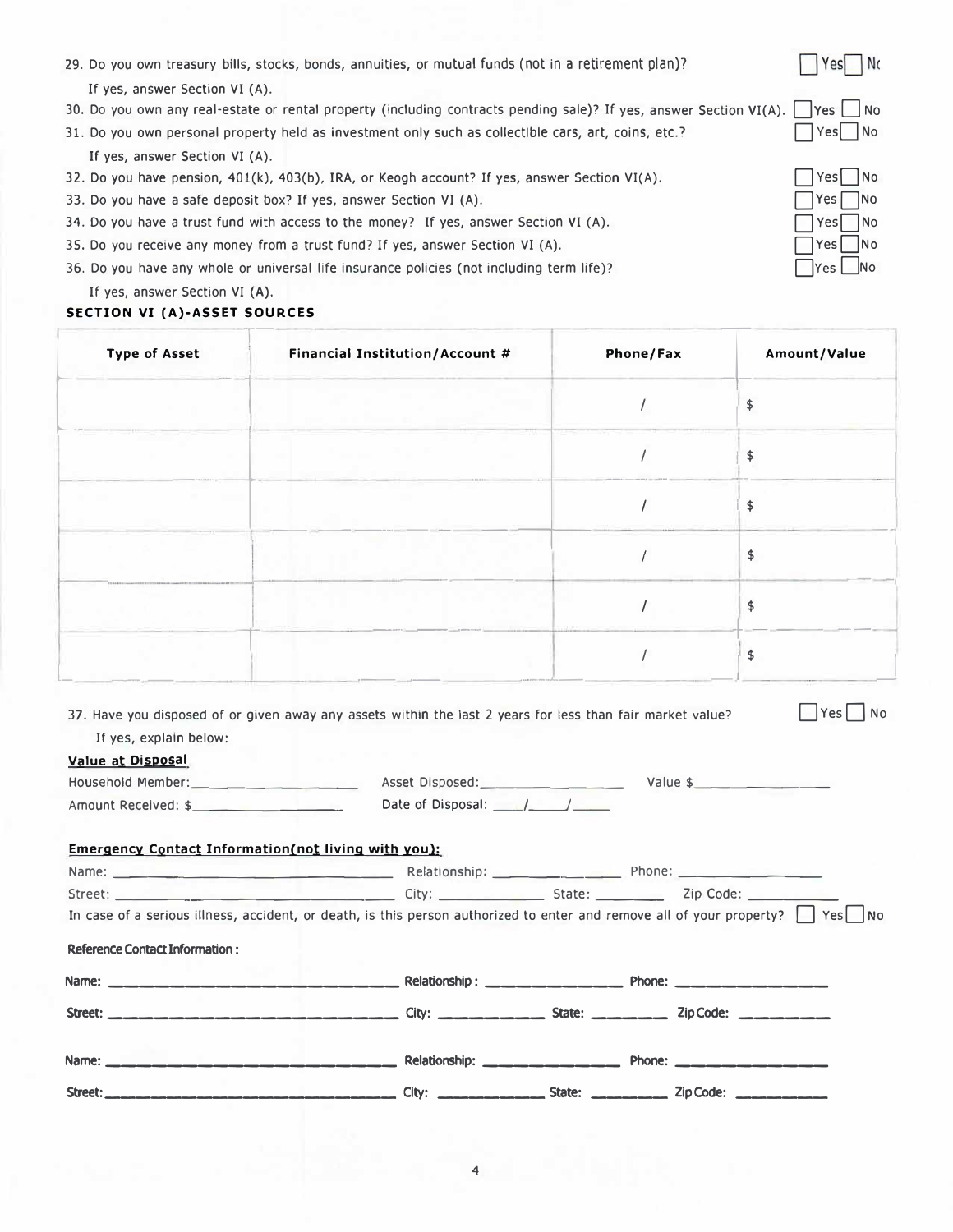### **SIGNATURE CLAUSE**

I/we understand that Hilldale Springs LP is relying on this information to prove my/our household's eligibility for the Housing Tax Credit Program. I/we certify that all information and answers to the above questions are true and complete to the best of my/our knowledge. I/we consent to release the necessary information to determine my/our eligibility. I/we understand that providing false information or making false statements maybe grounds for denial of my/our application or immediate termination of my/our lease. I/we understand that such action may result in criminal penalties. I/we authorize Hilldale Springs LP to verify the information contained in this application for the purposes of proving my/our eligibility for occupancy. I/we further authorize Hilldale Springs LP to obtain a written credit report and police record. I/we will provide all necessary information Including source and contact names, addresses, phone numbers, fax numbers, account numbers, and any other information required for expediting this process. I/we understand that my/our occupancy is contingent on meeting Hilldale Springs LP resident selection criteria and the Housing Tax Credit Program requirements.

Acceptance of the application fees and earnest deposit herewith, does not constitute approval. If approved the earnest deposit will be credited toward the security deposit. If the application is not approved, the earnest deposit will be refunded in accordance with state law. Cancellation after the 24-hour grace period or date of application will result in forfeiture of your earnest deposit. EHO/ADA/Employer Drug-Free Workplace/Housing.

Applicant Signature Date:

Co-Applicant Signature Date: Date:

Manager's Signature Date: